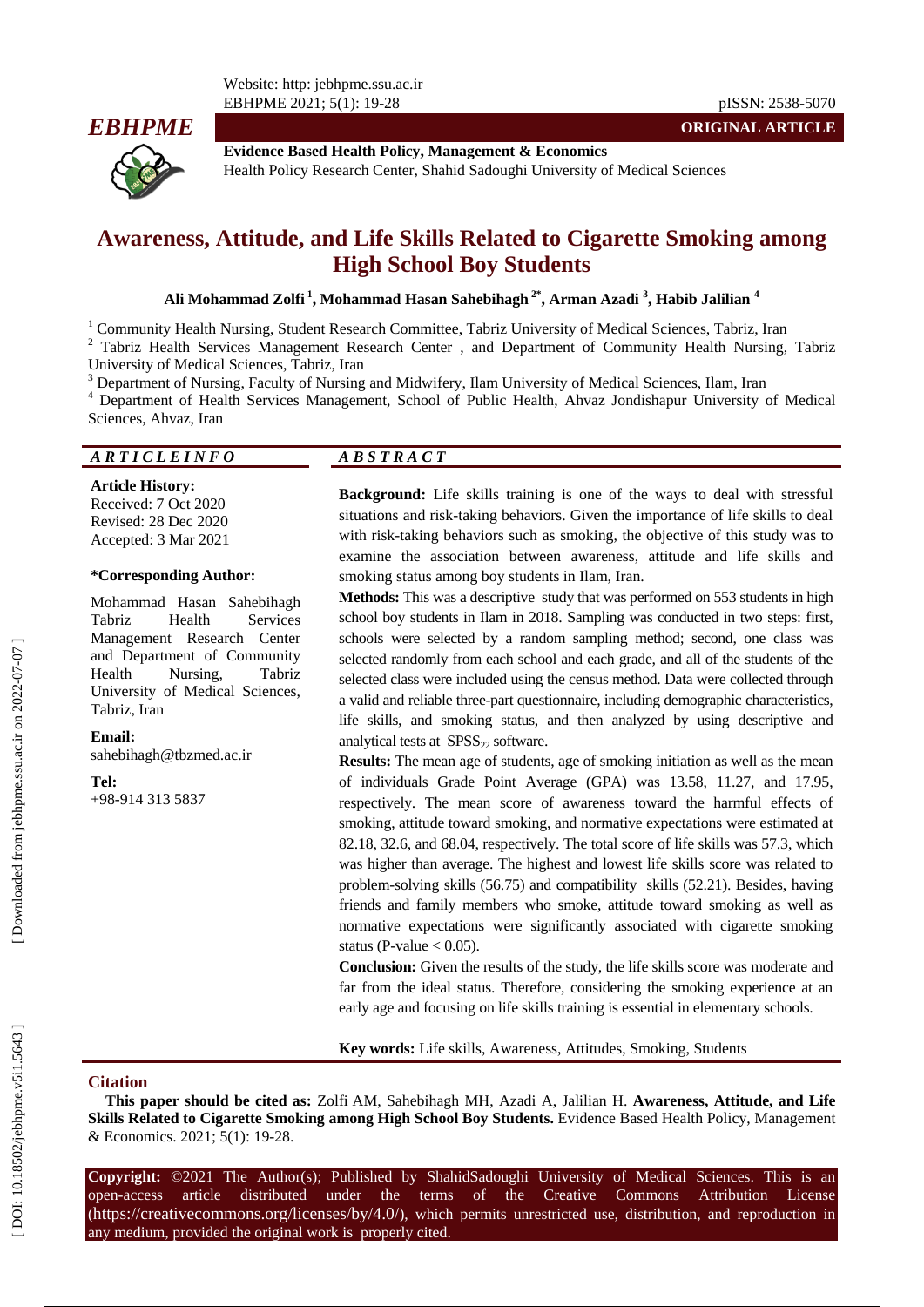## **Introduction**

Cigareete smoking is a global problem. It is projected that the number of smokers projected that the number of smokers increases from 1.3 billion in 2013 to 1.6 billion people in 2025 ( 1 ). Over the past decade, tobacco related deaths around the world have tripled ( 2 ). Smoking kills more than 8 million people annually. More than 80 % of the world's 1.3 billion tobacco users live in low- and middleincome countries (3).

In the last three decades, smoking has decreased dramatically due to increased awareness regarding the health risks of cigarette smoking and effective control policy in developed countries , whereas it has increased in developing countries ( 4 ). Although health programs in developed countries have resulted in a reduction in smoking , cigarette smoking incidence is increasing amo n g young ages in developing and low-income countries  $(5, 6)$ . The existing data indicate that the first cigarette experience occurs between 11 and 15 years old and that 88 % of adult smokers start smoking before the age of 18 (7). According to the available statistics, on a daily basis, more than 3,800 younger people under the age of 18 initiate cigarette smoking ( 8 ). The younger you start smoking, the more likely you will find it hard to quit ( 9 ). Early smoking initiation brings about many problems because nicotine dependence is more severe in those who start smoking earlier compared to those who start smoking later and less possibility exists to quit smoking (5).

The use of prevention programs is regarded as the main strategy for reducing the rate of smoking among children and adolescents (10 ) . Over the last three decades, schools have become a unique environment for implementing cigarette smoking prevention programs because most children are easily accessible and can easily apply tobacco prevention interventions and their daily activities (11, 12).

It is also worth noting that adolescents who do not acquire the necessary skills to deal with tens e situations will be more prone to drug use, smoking , and antisocial behaviors (13 ). One of the ways to deal with tense situations is life skills training , which was developed by Botvin in 1979 (14 ). As an attempt to social psychology injuries prevention, the WHO developed a program entitled life skills training and suggested it to UNICEF (United Nations Children's Fund) in 1993 (15 ) . Since adolescents are more accessible in schools for life skills training, this course is included in developed countries' adolescent curriculum (16 ) .

However, in developing countries, including Iran, smoking rates continue to rise, especially in adolescents (8). In Iran, tobacco use has accounted for more than 11000 annual deaths of all ages, with an upward trend in smoking prevalence over the past decades (17 ). In Iran, according to the WHO report, the prevalence of smoking in men, women , and the whole population is 20.4 %, 1 %, and 10.8 %, respectively (18 ) , and the average daily cigarette consumption for smokers is 13.7 cigarettes per day (19 ). In a study conducted by Bidel et al. (20 ), the prevalence of smoking among boy students was 11.4 % in Ilam province of Iran. Given the increasing prevalence of smoking in Iran, especially in young people, and the importance of acquiring life skills to deal with risk -taking behaviors and its impact on smoking status, the objective of this study was to survey the awareness, attitude , and life skills status related to cigarette smoking among boy students in Ilam, Iran.

## **Materials and Methods**

This was a descriptive study conducted among the first grade of high school boy students at state and non -profit schools in Ilam, in the west of Iran, in 2018 .

## **Sample size and sampling methods**

The sample size was determined based on the study of Naseri et al. (2 1). Given a 64 % rate of life skills in their study and a 95 % confidence interval and 0.04 effect size, the sample size was calculated according to the following formula (1):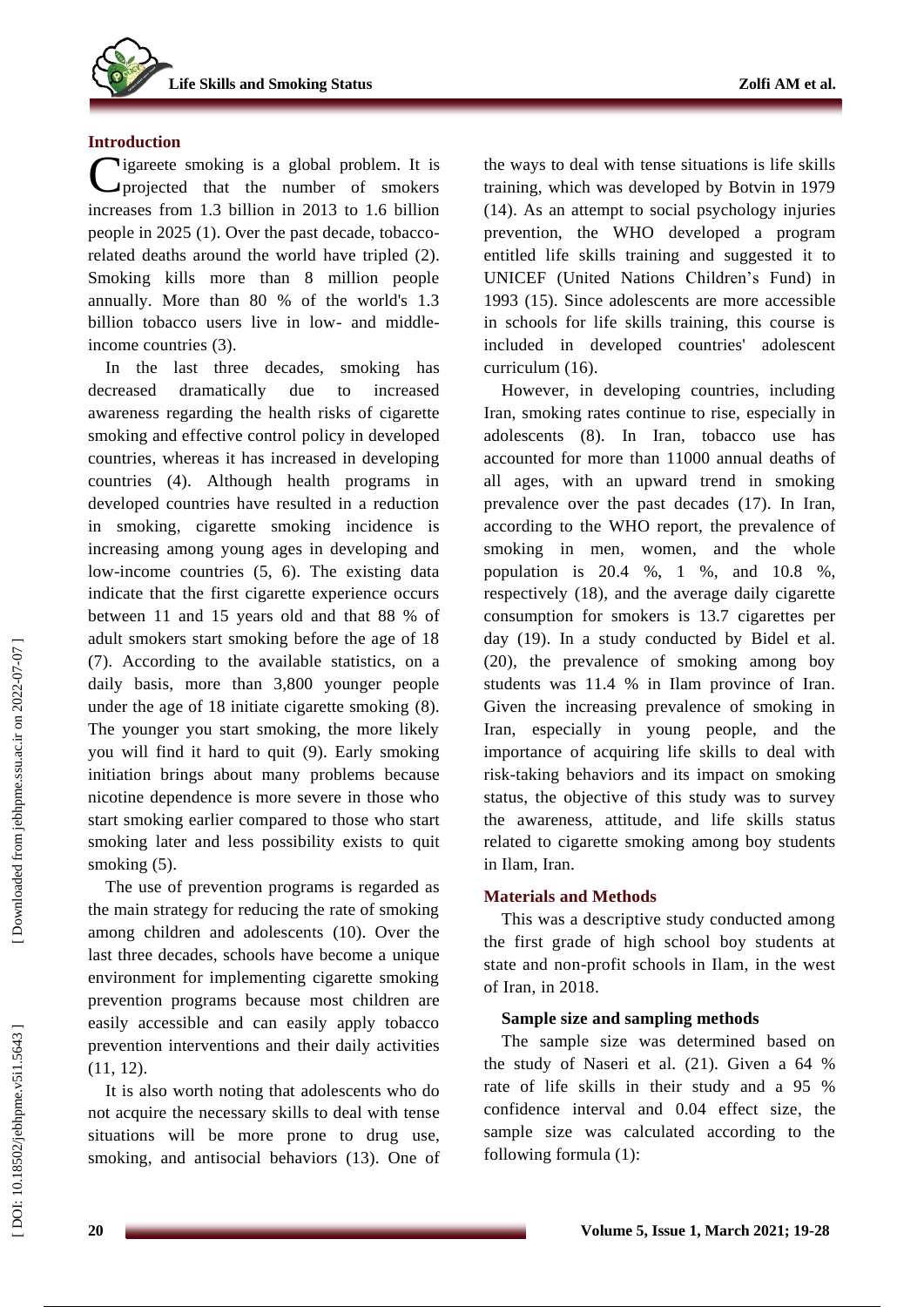(1):

$$
n = \frac{z^2 \cdot p(1-p)}{d^2} = \frac{(1/96)^2 \times 0/64 \times 0/36}{(0/04)^2} = 553
$$

The sample size was taken into account with the possibility of a 10 % drop out in samples. Moreover, the sampling process was conducted in two steps, i.e., firstly schools were selected by a random sampling method. Secondly, from each education grade in each school, one class was selected randomly , and that all of the students of the selected class were included using the census method.

## **Data collection tools**

Data were collected using a questionnaire , which has already been used in the study of Neseri et al. (21) to the evaluation of students' life skills in exposure to smoking in high school in Tabriz, Iran. The reliability of the questionnaire was determined between 0.7 and 0.75 which was variable in different parts of the questionnaire (21). Due to the minor changes in the questionnaire, the validity of the questionnaire was assessed again using the comments of 15 experts in the field of community health nursing, general health, social medicine, psychiatric nursing, psychology, and psychiatry. Additionally, the reliability of the questionnaire was evaluated using internal consistency. Cronbach's Alpha was 0.84 which reflects the high reliability of the questionnaire .

The questionnaire included three parts:

A: The first section was related to students ' demographic characteristics .

B: The second part regarded the awareness about the harmful effects of smoking (10 items), the attitude toward smoking (10 items ) , and cigarette smoking -related life skills (36 items). In particular, cigarette smoking -related life skills consisted of normative expectations toward cigarette smoking (3 items), problem -solving and decision making skills (8 phrases), compatibility skills (7 items), communication skills (7 items), assertiveness skills (6 items ) , and finally resistance skills against smoking (5 items).

The items related to awareness comprised of two options. Responses were scored 1 for a

correct answer and 0 for an incorrect answer , and higher scores indicating more awareness.

Four options were considered for attitude items. The scores 0, 1, 2, and 3 were assigned to the responses of completely disagree, disagree, agree , and completely agree , respectively. A lower score indicate d a more negative attitude toward cigarette smoking.

Normative expectations questions consisted of five options. The scores  $4, 3, 2, 1$ , and 0 were given to the responses of none of them, some of them, half of them, most of them, and all of them accordingly. The maximum score indicate d the abnormality of smoking among students.

The questions related to problem -solving and decision -making skills, compatibility skills, and communication skills consisted of four options. The scores of 0, 1, 2, and 3 were allocated to the choices in the order of never, rarely, quite often , and always. Higher scores indicate d higher skills.

The questions of assertiveness skill s consisted of four choices. The scores 0,1,2 and 3 were given to the choices of I certainly can not, I probably can not, I probably can , and I certainly can , respectively . A higher score indicates more assertiveness skill s .

The items of resistance skill comprised of three choices. The scores of 0,1 and 2 were given to the choices of not at all, maybe , and certainly , respectively. The maximum score indicates one's high level of resistance toward smoking.

Subsequently, the score of awareness, attitude, normative expectations , and life skills was adjusted at 0 -100 to more comparability of dimensions.

C: The third part was related to smoking status and evaluated via six questions.

## **Data analysis**

Data analysis was performed using SPSS22 . The normality of data was examined through the Kolmogorov -Smirnov Test. Considering the results of the K -S test, Mann -Whitney U and Kruskal - Wallis tests were used to examine the association between demographic variables and life skills. Besides, the Spearman correlation was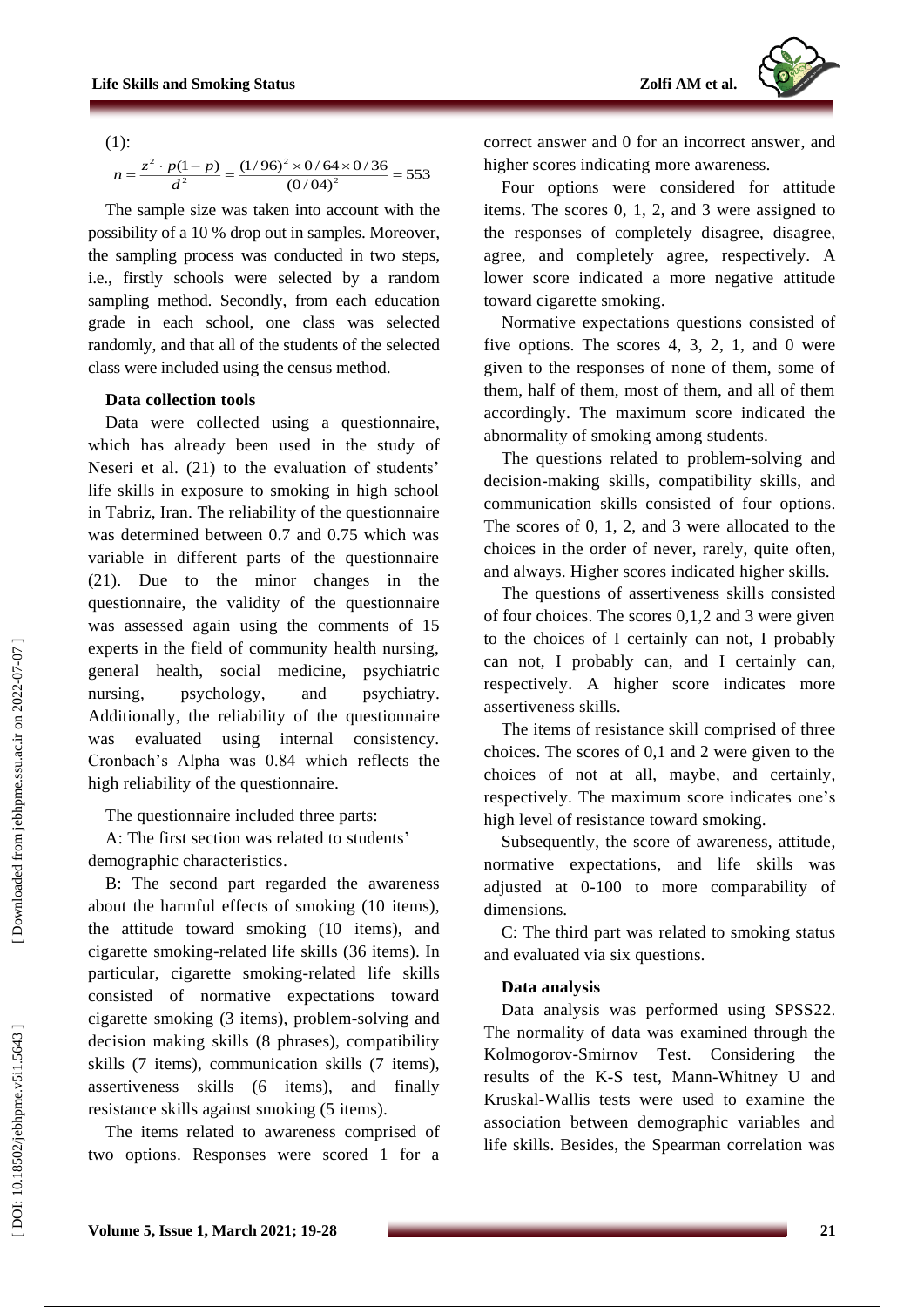**Life Skills and Smoking Status** 

run to examine the association between age, GPA, awareness, attitude , and life skills. Chi - Square test was applied to examine the association between demographic variables and smoking status, intention to smoke in the future . The binary logistic regression model was used to assess influencing factors on dependent variables.

The current research study was approved by the Ethics Committee of Tabriz University of Medical Sciences (IR.TBZMED.REC.1395.162) and the Department of Education in Ilam. The study participants were recruited after being informed about the purpose of the study, the voluntary nature of the study , and given the assurance of confidentiality and anonymity.

## **Results**

Characteristics of the students included in the current analysis are summarized in Table 1. The mean age of students, the mean age of smoking initiation, and the mean students' GPA were 13 .58, 11 . 26, and 17 .95, respectively. 32 % of students had a smoker friend , while 17.8 % had a smoker father. The prevalence of smoking was estimated at 11.45 % among students.

It was revealed that 22.2 % of students who had smoker friend s would smoke, whereas it was only 5.1 % for those who did not have any smoker friend s . Out of 22.2 % of students, 5.2 % of them stated that they inten d to cigarette smoking in the next year. On the contrary, only 0.8 % of students who had no smoker friend stated that they have the intention to cigarette smoking in the next year. 19.3 % of smokers and 0.2 % of non -smokers reported that they will undoubtedly smoke next year. Moreover, there was a statistically significant association between the smoking status and having a smoker friend, having a smoker family member, father's profession, and education grade. Besides, a statistically significant association was further observed between the intention of cigarette smoking in the future , and having smoker friends, having smoker family members, cigarette smoking .

As represented in Table 2 , the mean score of awareness of the harmful effects of smoking was 82.18 , and the mean score of attitude toward smoking was 32.6. Additionally, the mean score of normative expectations was 68.04. The score of all items in life skills was higher than average (> 50). Th e total score of life skills was 57.3. The highest and the lowest score for life skills was related to problem -solving skill s (56.75) and the compatibility skills (52.21) accordingly. The results showed that the mean total score of life skills was higher among non -smokers than smokers. The non -smokers considered smoking as a deviant matter more than smokers .

The analytical statistics are presented in Table 3. The correlation between age and awareness of the harmful effects of smoking, normative expectations toward smoking , assertiveness as well as resistance skills was statistically significant. Besides, there was a statistically significant correlation between the GPA and normative expectations toward smoking and problem -solving skill s. Awareness of the harmful effects of smoking had a significant negative correlation with attitude toward smoking and a significant positive correlation with normative expectations toward smoking. Moreover, a significant and negative correlation was found between attitude and normative expectations.

As shown in Table 4, awareness of the harmful effect of smoking, attitudes toward smoking, and normative expectations were significantly associated with having smoker friends. Students who had no smoker friend s had more awareness of smoking and a more negative attitude towards smoking, and also considere d smoking as abno rmal behavior. Awareness of the harmful effect s of smoking, normative expectations, assertiveness , and resistance skills was significantly associated with grade. Awareness of the harmful effects of smoking, assertiveness , and resistance skills was higher in third -grade high school students. Furthermore, first -grade high school students considered smoking as a more abnormal behavior than second and third -grade high school students. Problem -solving skills,

Downloaded from jebhpme.ssu.ac.ir on 2022-07-07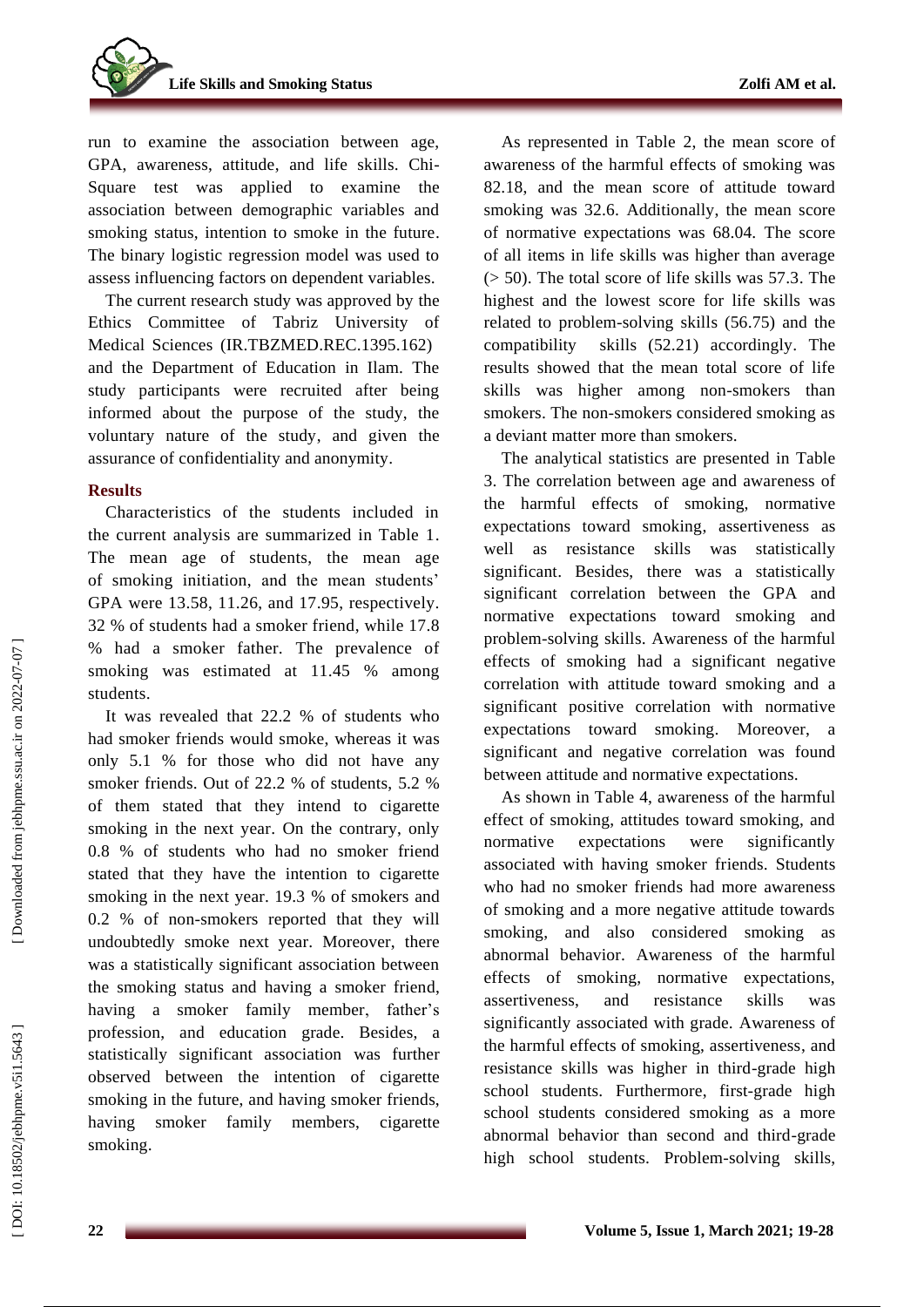

assertiveness, resistance skills , and the total mean score of skills were significantly associated with the habitation status, and especially those living in rural areas had a higher score. Attitudes toward smoking, normative expectations, and the total mean score of life skills were significantly associated with smoking status, and non -smokers had a more negative attitude toward smoking than smokers. It was observed that non -smokers considered smoking more abnormal than smokers. The mean score of total life skills was also higher in non -smokers than in smokers.

According to the results of Binary Logistic Regression, having a smoker family member, having a smoker friend, attitude toward smoking , and normative expectations were significantly associated with smoking status. Having smoker family member s and smoker friends increase d the risk of smoking by 24 % and 2.28 time s , respectively . A negative attitude toward smoking decrease d the risk of smoking by 77 %. Besides, considering cigarette smoking as a normal action increased the risk of smoking by 2.17 times , as described in Table 5.

| <b>Variables</b>               | <b>Modes</b>                  | <b>Frequency</b> | Percent(%)    |
|--------------------------------|-------------------------------|------------------|---------------|
|                                | First grade                   | 166              | 30.2          |
| Grade                          | Second grade                  | 192              | 34.9          |
|                                | Third grade                   | 192              | 34.9          |
|                                | Living with mother and father | 512              | 93.1          |
| Custody status                 | Others                        | 38               | 6.9           |
|                                | Illiterate                    | 39               | 7.1           |
|                                | Reading and writing           | 99               | 18            |
| Father's education status      | Under diploma                 | 97               | 17.6          |
|                                | Diploma                       | 175              | 31.8          |
|                                | Academic education            | 140              | 25.5          |
|                                | <b>Illiterate</b>             | 59               | 10.7          |
|                                | Reading and writing           | 121              | 22            |
| Mother's education status      | Under diploma                 | 106              | 19.3          |
|                                | Diploma                       | 188              | 34.2          |
|                                | Academic education            | 76               | 13.8          |
|                                | Father                        | 98               | 17.8          |
|                                | Mother                        | 3                | $0.5^{\circ}$ |
| Family members' smoking status | <b>Brother</b>                | 9                | 1.6           |
|                                | <b>Sister</b>                 | 7                | 1.3           |
|                                | None                          | 433              | 78.7          |
|                                | Yes                           | 176              | 32            |
| Friends' smoking status        | N <sub>0</sub>                | 374              | 68            |
|                                | Less than ten years old       | 21               | 33.9          |
| Smoking initiation age.        | More than ten years old       | 41               | 66.1          |
| <b>Habitation</b> status       | Urban                         | 466              | 84.7          |
|                                | Rural                         | 84               | 15.3          |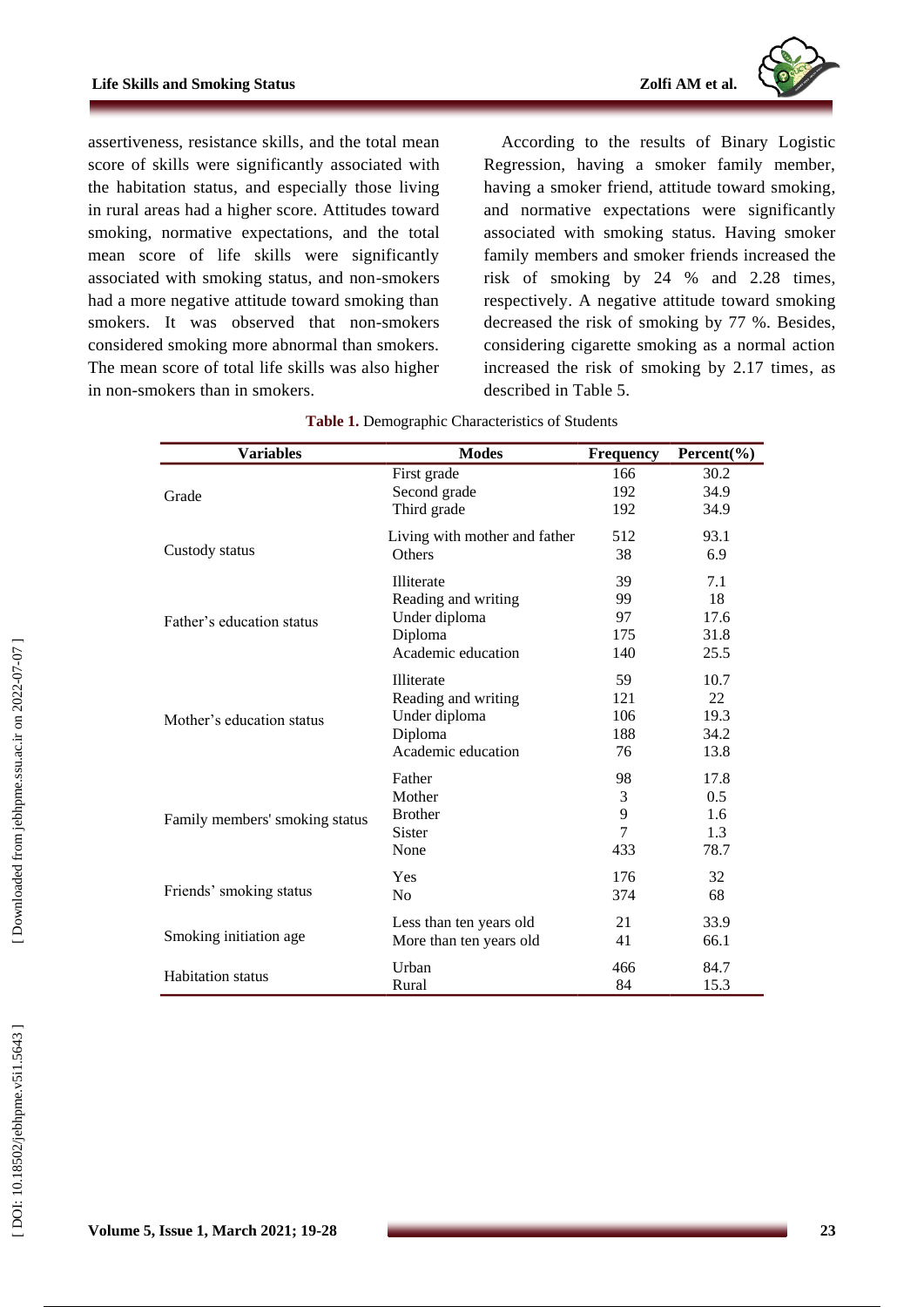

| Variables               | <b>Mean</b> | <b>SD</b> |
|-------------------------|-------------|-----------|
| Awareness               | 82.18       | 14.19     |
| Attitude                | 32.6        | 16.35     |
| Normative expectations  | 68.04       | 16.65     |
| Problem-solving skill   | 56.75       | 30.18     |
| Compatibility skill     | 52.21       | 21.05     |
| Communication skill     | 55.62       | 24.76     |
| Assertiveness skill     | 56.28       | 29.89     |
| Resistance skill        | 55.9        | 28.81     |
| Total life skills score | 57.3        | 13.33     |

**Table 2 .** Mean (SD) of Awareness and Attitude Toward Cigarette Smoking and Life Skills

Table 3. The Correlation Between Age, GPA, Awareness, Attitude, and Life Skills

| <b>Variables</b> |                | $\mathbf{a}^*$   | b                    | $\mathbf c$                |                  | e             |                 | g                    | h                    |
|------------------|----------------|------------------|----------------------|----------------------------|------------------|---------------|-----------------|----------------------|----------------------|
| Age              | $CC**$<br>P    | $0.093*$<br>0.03 | $-0.058$<br>0.17     | $0.154**$<br>< 0.001       | 0.061<br>0.15    | 0.019<br>0.66 | 0.034<br>0.42   | $0.134**$<br>< 0.001 | $0.177**$<br>< 0.001 |
| <b>GPA</b>       | <b>CC</b><br>P | 0.08<br>0.54     | $-0.04$<br>0.25      | $0.14**$<br>${}_{< 0.001}$ | $0.09*$<br>0.02  | 0.001<br>0.88 | 0.07<br>0.07    | 0.06<br>0.12         | 0.05<br>0.21         |
| Awareness        | CC<br>P        |                  | $-0.21**$<br>< 0.001 | $0.14**$<br>< 0.001        | 0.01<br>0.82     | 0.001<br>0.86 | $-0.02$<br>0.59 | 0.06<br>0.11         | 0.01<br>0.7          |
| Attitude         | CC<br>P        |                  |                      | $-0.23**$<br>< 0.001       | $-0.001$<br>0.82 | 0.001<br>0.97 | 0.02<br>0.49    | $-0.01$<br>0.71      | $-0.03$<br>0.46      |

\*a. Awareness b. Attitude c. Normative expectations d. Problem -solving skill e. Compatibility skill f. Communication skill g. Assertiveness skill h. Resistance skill

\**\* Correlation Coeffecience is significant at the 0.05 level.*

| <b>Variables</b>         | a        | b           | c           | D        | e    | F     | g        | h        |
|--------------------------|----------|-------------|-------------|----------|------|-------|----------|----------|
| Custody status           | 0.59     | 0.39        | 0.35        | 0.29     | 0.65 | 0.16  | 0.40     | $0.02*$  |
| Father's education       | 0.22     | 0.89        | 0.16        | $0.04*$  | 0.49 | 0.08  | $0.04*$  | $0.001*$ |
| Mother's education       | 0.23     | 0.87        | 0.14        | 0.13     | 0.30 | 0.2   | $0.01*$  | $0.01*$  |
| Family members' smoking  | $0.02*$  | 0.58        | $< 0.0001*$ | 0.84     | 0.57 | 0.84  | 0.53     | 0.69     |
| status                   |          |             |             |          |      |       |          |          |
| Grade                    | $0.005*$ | 0.05        | $0.003*$    | 0.26     | 0.68 | 0.43  | $0.001*$ | $0.001*$ |
| Father's job             | 0.16     | 0.75        | 0.53        | $0.003*$ | 0.2  | 0.006 | 0.05     | $0.007*$ |
| Type of school           | 0.15     | 0.96        | $0.006*$    | 0.18     | 0.89 | 0.06  | 0.35     | 0.17     |
| Friends' smoking status  | $0.04*$  | $< 0.0001*$ | $< 0.0001*$ | 0.72     | 0.95 | 0.8   | 0.62     | 0.18     |
| <b>Habitation</b> status | 0.08     | $< 0.0001*$ | $0.21*$     | 0.02     | 0.13 | 0.07  | 0.02     | 0.02     |
| Cigarette smoking status | 0.07     | $< 0.0001*$ | $< 0.0001*$ | 0.09     | 0.25 | 0.44  | 0.25     | 0.35     |
|                          |          |             |             |          |      |       |          |          |

|  |  |  |  | Table 4. Association Between Demographic Variables and Awareness, Attitude and Life Skills |  |  |  |  |
|--|--|--|--|--------------------------------------------------------------------------------------------|--|--|--|--|
|--|--|--|--|--------------------------------------------------------------------------------------------|--|--|--|--|

*\*P -value < 0.05 considered as significant*

a. Awareness b. Attitude c. Normative expectations d. Problem -solving skill e. Compatibility skill f. Communication skill g. Assertiveness skill h. Resistance skill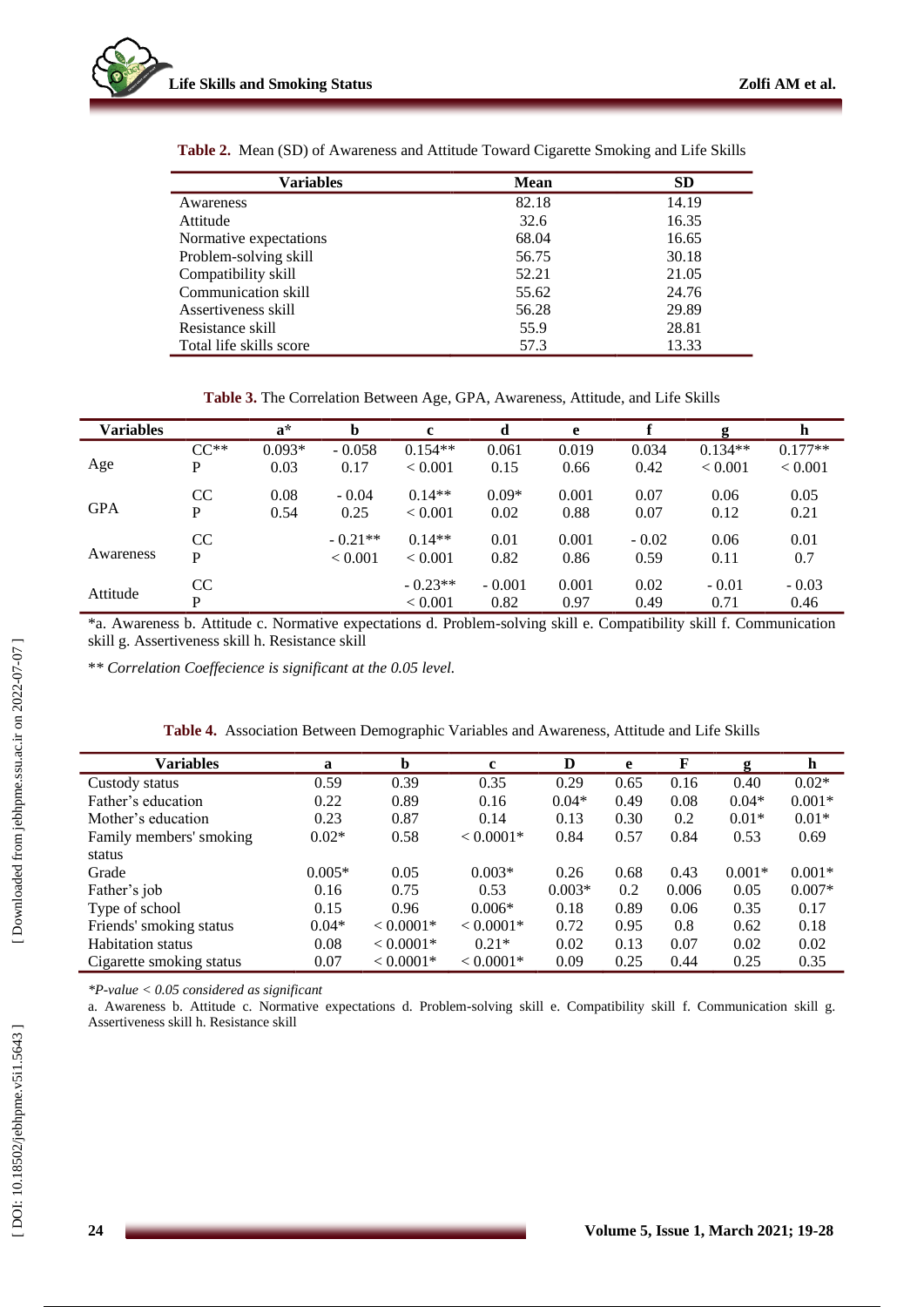

|                                |           |        | 95 % C.I. for EXP(B) |              |  |
|--------------------------------|-----------|--------|----------------------|--------------|--|
| Variables                      | Sig.      | Exp(B) | Lower                | <b>Upper</b> |  |
| Age                            | 0.217     | 0.701  | 0.399                | 1.232        |  |
| Custody status                 | 0.077     | 1.547  | 0.953                | 2.512        |  |
| Father's education             | 0.583     | 0.893  | 0.594                | 1.340        |  |
| Mother's education             | 0.426     | 0.850  | 0.571                | 1.267        |  |
| Having a smoking family member | $0.022*$  | 1.244  | 1.031                | 1.501        |  |
| Having a smoking friend        | $0.027*$  | 2.281  | 1.097                | 4.743        |  |
| <b>GPA</b>                     | 0.136     | 1.161  | 0.954                | 1.412        |  |
| Grade                          | 0.341     | 0.714  | 0.357                | 1.427        |  |
| Father's job                   | $0.027*$  | 0.496  | 0.266                | 0.924        |  |
| <b>Habitation</b> status       | 0.688     | 1.227  | 0.452                | 3.335        |  |
| Awareness                      | 0.606     | 0.533  | 0.049                | 5.824        |  |
| Attitude                       | $0.0001*$ | 0.235  | 0.117                | 0.472        |  |
| Normative expectations         | $0.006*$  | 2.174  | 1.256                | 3.764        |  |
| Problem-solving skills         | 0.609     | 1.217  | 0.573                | 2.584        |  |
| Comparability skills           | 0.263     | 0.714  | 0.396                | 1.288        |  |
| <b>Communication skills</b>    | 0.649     | 1.196  | 0.553                | 2.583        |  |
| Assertiveness skills           | 0.728     | 0.900  | 0.499                | 1.625        |  |
| Resistance skills              | 0.414     | 1.392  | 0.629                | 3.082        |  |

**Table 5 .** Binary Logistic Regression Results of Demographic Variables and Smoking Status

#### **Discussion**

The results of this study showed that awareness of the harmful effects of smoking was negatively associated with attitude and was positively associated with normative expectations. This means that an increase in awareness not only leads to a negative attitude toward smoking but cause s smoking to be considered as an abnormal behavior among students. Therefore, it seems that promoting student awareness about the harmful effect s of smoking is essential as the first step in smoking prevention programs. Besides, a significant association was found between attitude and normative expectations toward smoking, stating that those who had a greater negative attitude toward smoking were more likely to consider smoking as an abnormal matter. Moreover, the results showed that having a negative attitude toward smoking and considering cigarette smoking as abnormal behavior is effective in smoking prevention. Therefore, as the proceeding steps, appropriate interventions should be made to change students' attitudes toward smoking and to modify the social norms related to smoking. The prominence of this concept can be supported by a study in which Osaki et al. (22 ) conducted a survey on cigarette smoking among junior and senior high

school students in a province in China and throughout Japan ( $N = 69,402$ ). In their study, the relative risk of cigarette smoking was higher among students who did not think that smoking harms their health . In a similar study conducted by Cowdery et al. (23 ) on 385 adolescents, positive attitudes towards smoking have been revealed as a risk factor for initiating smoking .

As witnessed in the present research, the mean score of all the life skills was higher than average , but yet far from the ideal status. The lowest scores of life skills were related to compatibility skills . Therefor e , designing and impleme nting training interventions for promoting student smoking-related life skills , especially compatib ility skill , are proved to be essential. None of the smoking -related life skills had a statistically significant association with awareness, attitudes , normative expectations, and smoking status In a study by Haen Wikel et al. (24), it was claimed that although life skills training had a marginal effect on smokers and experimental smoking, it had a positive impact on awareness, students' social competenc ies and als o affected their attitude toward smoking. However, life skills training and prevention programs had a positive impact on protective variables toward smoking for a few months but had no impact on cigarette smoking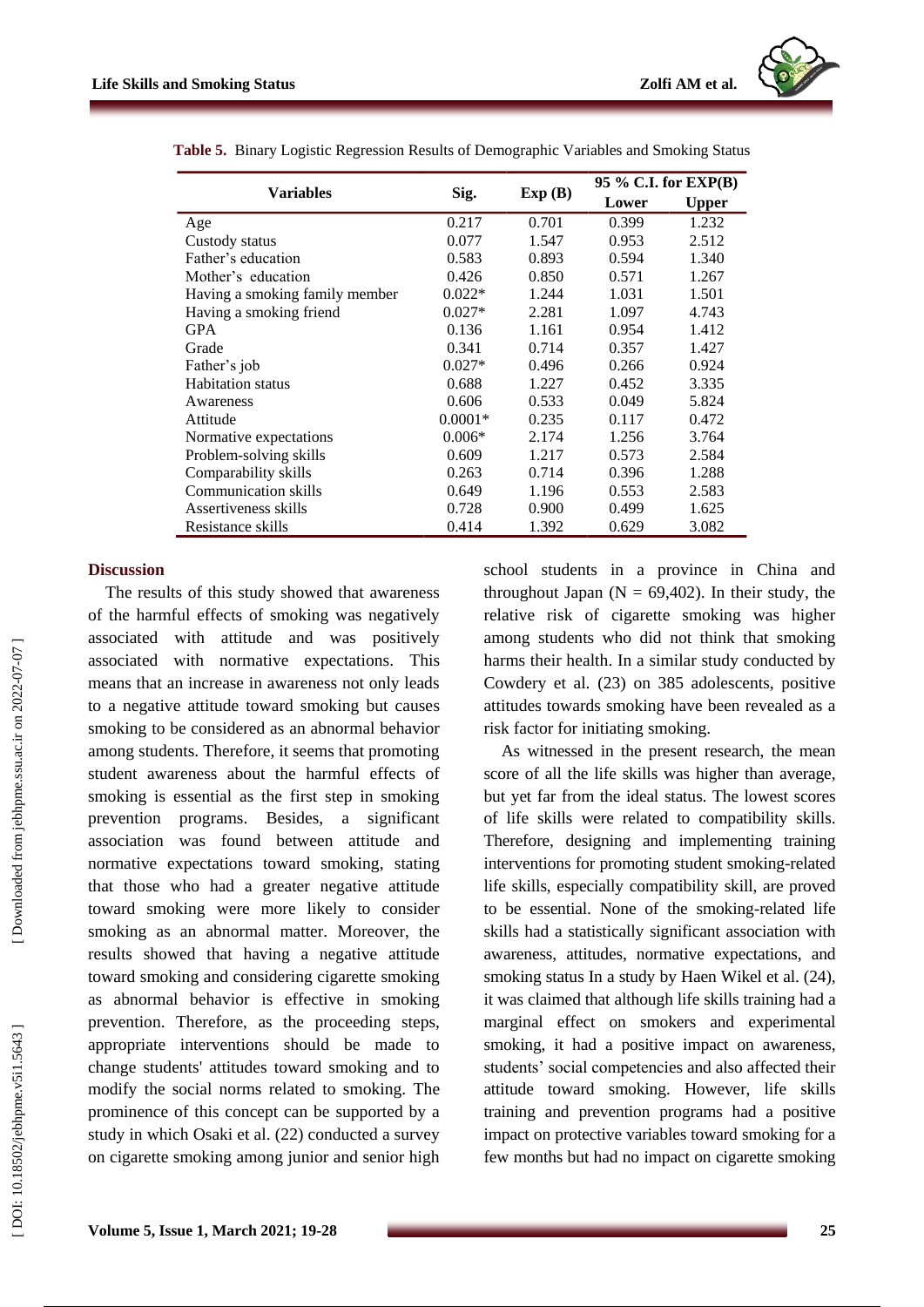**Life Skills and Smoking Status** 

prevalence in the short -term. Finally, they concluded that these programs affected cigarette smoking indirectly through an effect on knowledge, social competenc ies , and other individuals' protective variables . In the same line, Luna et al. (10 ) suggested that life skills training programs had no immediate effect on smoking prevention and initiating smoking in secondary school students but may be effective in the prevention of an increase in smoking consumption . Similarly, another study claimed that life skills -based prevention programs have a significant impact on mediating variables that directly impact smoking prevention for seven grade student s of middle/junior high schools (25 ). A study by Kaur et al. (26 ) revealed a positive and significant correlation between effective communication dimensions and problem -solving of life skills with risk -taking behavior s. The leading effective predictions of risk -taking behaviors were the total score of life skills and communication dimension. In the study by Hassanzade et al. (27 ), life skills training had a significant and positive effect on drug abuse preventive behaviors and promote d drug abuse preventive behaviors. Epstein et al. (28 ) reported that peer smoking norms, adults smoking norms, drug refusal techniques, assertiveness skills , and positive attitude toward smoking were associated together, and that prevention programs which were based on normative training, resistance, competence enhancement approaches, and parenting skills training can be effective in smoking prevention among rural adolescents. Additionally, some studies showed the positive effects of life skills training on the general and mental health of student and university students (29,30 ). The differences between the studies result can be due to a number of reasons, including social and cultural norms, the tobacco industry influences as well as prevention activities. Besides, the age of population included and the region in which the study was conducted can be responsible for inconsistencies between the studies.

According to the current results , smoking status and intention to smoking in the future were significantly associated with the smoking status of families and friends. It seems that if students have friends or family members who smoke, they are more likely to initiate smoking and have a stronger tendency to smoke in the future. The results indicate the importance of normative expectation in the prevention of smoking. Hence it appears that students' parents should have sufficient control over their children's choice of friends and teach them to choose friends wisely. Moreover, smoking prevention programs and required education for students whose family members smoke should be regularly and consistently applied to school and society. A study conducted by Osaki et al.  $(22)$  and Cowdery et al. (23 ) reported that the relative risk of cigarette smoking was higher among students who had friends smoking , and having smoker friends was associated with initiating smoking.

Assertiveness and resistance skill s had more scores in the higher grades. Besides, higher grades considered smoking as an unusual matter more than lower grades . Therefore, interventions pertaining to promote life skills and modify normative criteria in schools should begin at lower academic grades. Moreover, problem -solving skill, assertiveness skill, resistance skill , and total score of life skill s had a higher score in rural residents compared to urban residents. In this study , life skills scores were lower in urban students , although it was expected to be higher .

Consequently, it is suggested that more attention be paid to this issue. Non -smokers had a more negative attitude toward smoking and considered it as an abnormal matter than smokers. Besides, the total score of life skills was higher among non smokers than smokers . Therefore, it is suggested that life skills training and interventions related to modifying attitudes and normative expectations in smokers be taken regularly and with more intensity, which indicates the importance of attitude, normative expectations , and life skill s in the prevention of smoking.

## **Conclusion**

According to the findings of this study awareness of harmful effects of smoking was high in students and most of them had a negative attitude toward smoking and considered smoking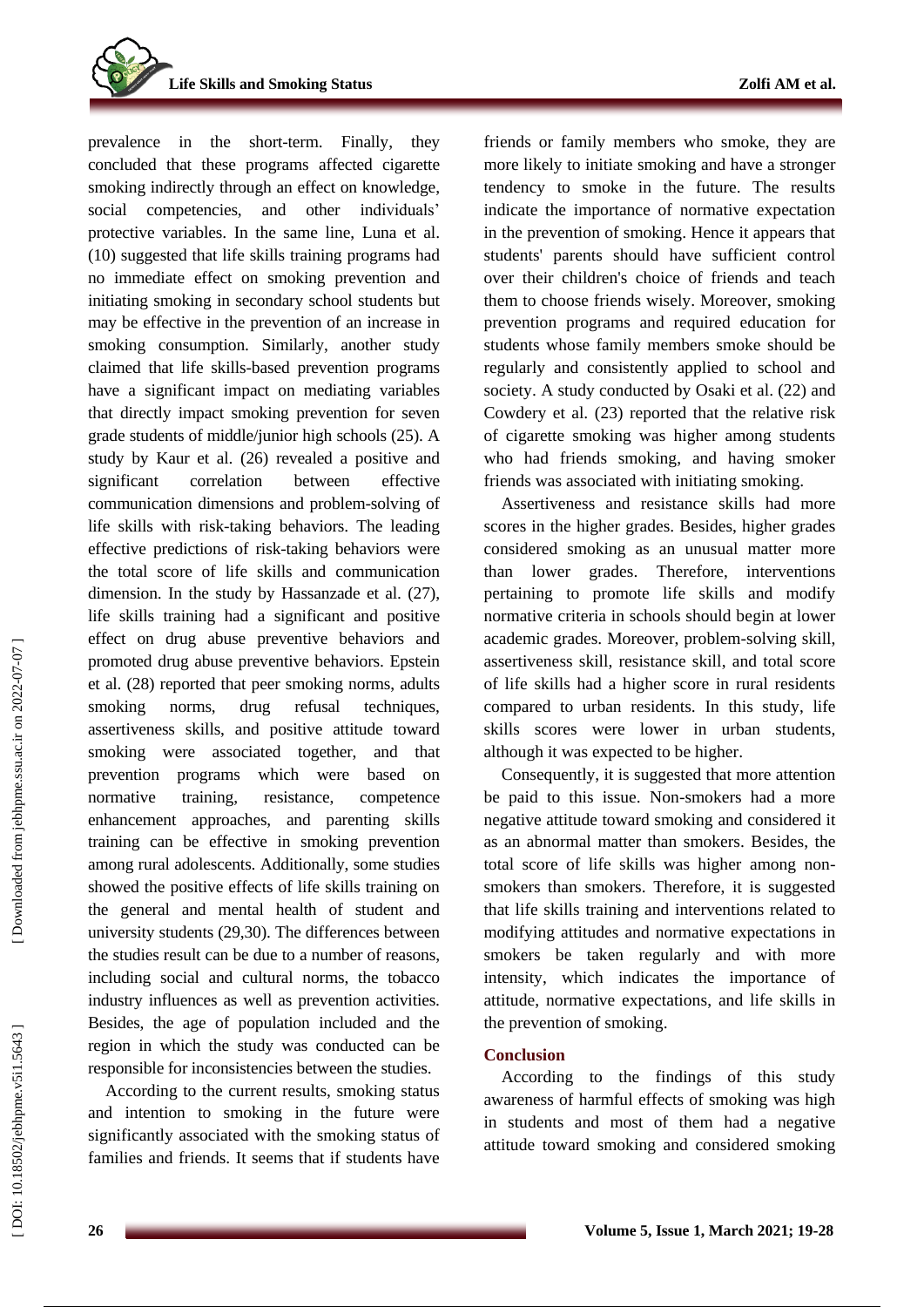as an abnormal behavio r, but the score of life skills was average and away behind the ideal status. Moreover, awareness, attitude , and normative expectations were not in a favorable situation in younger students and those who had smoker friends and family members . Therefore, it is necessary to begin appropriate interventions to raise students' awareness about the harmful effects of smoking, change attitudes toward smoking, and improve life skills from an early age, especially among those who had smoker friends and family members .

This study has some limitations , however. Given that this was a cross -sectional study, the effect of age, father and mother educational status, habitation status , and smoking status in friends and family members were not controlled. Hence, to more precisely examine the effect of life skills on cigarette smoking status, further studies in a matched case -control design for controlling these variables are suggested in the future.

## **Acknowledgment s**

We would greatly appreciate the Faculty of Nursing and Midwifery, Tabriz University of Medical Science, Research Vice -Chancellor, Tabriz University of Medical Science, Department of Education of Ilam Province , and elected school managers who helped in carrying out this research.

# **Conflict of interest s**

The authors have declared no conflict of interest s.

# **Authors' contributions**

Sahebihagh M H designed research ; Jalilian H analyzed data; Azadi A conducted research; and Zolfi M wrote manuscript. Sahebihagh M H had primary responsibility for final content. All authors read and approved the final manuscript.

# **Funding**

Nonapplicable

# **References**

1. Lim HK, Ghazali SM, Kee CC, Lim KK, Chan YY, Teh HC, et al. Epidemiology of smoking among Malaysian adult males: prevalence and associated factors. BMC Public Health. 2013; 13(1): 8.

- 2. Christian KS. Knowledge and Attitude Regarding Cigarette Smoking among UG Students. IOSR -JNHS. 2014; 3(6): 49 -54.
- 3. Organization WH. Tobacco, Key facts. 27 May 2020.
- 4. Frieden TR, Blakeman DE. The dirty dozen: 12 myths that undermine tobacco control. American Public Health Association. 2005; 95(9): 1500 - 5 .
- 5. Jamshidi F, Nazari N, Seyedian S, Mogahi S, Nabipour A, Dadgarinejad A, et al. Prevalence of Smoking and Related Factors among High School Students in Ahvaz City, Iran. Asian Journal of Pharmaceutics (AJP): Free full text articles from Asian J Pharm. 2018; 12(3): 1094 - 9 .
- 6. Griesbach D, Amos A, Currie C. Adolescent smoking and family structure in Europe. Social Science & Medicine. 2003; 56(1): 41-52.
- 7. Rockville . Preventing tobacco use among youth and young adults: a report of the surgeon general. U.S. Department of health and human services, public health service, office of the surgeon general. 2012.
- 8. Oshi SN, Oshi DC, Weaver S, Agu CF, Whitehorne -Smith P, Ricketts -Roomes T, et al. A School -Based Study of the Influence of Students' Relationship with Teachers on Their Cigarette Smoking Behaviour in Jamaican. Asian Pacific Journal of Cancer Prevention. 2018; 19: 7-12.
- 9. Wang Y, Storr CL, Green KM, Zhu S, Stuart EA, Lynne -Landsman SD, et al. The effect of two elementary school prevention interventions on being offered tobacco and the transition to smoking. Drug and Alcohol Dependence. 2012; 120(1): 202 -8.
- 10. Luna -Adame M, Carrasco -Giménez TJ, Rueda García MdM. Evaluation of the effectiveness of a smoking prevention program based on the 'Life Skills Training'approach. Health Education Research. 2013; 28(4): 673 -82.
- 11. Thomas RE, McLellan J, Perera R. School-based programmes for preventing smoking. Evidence ‐Based Child Health: A